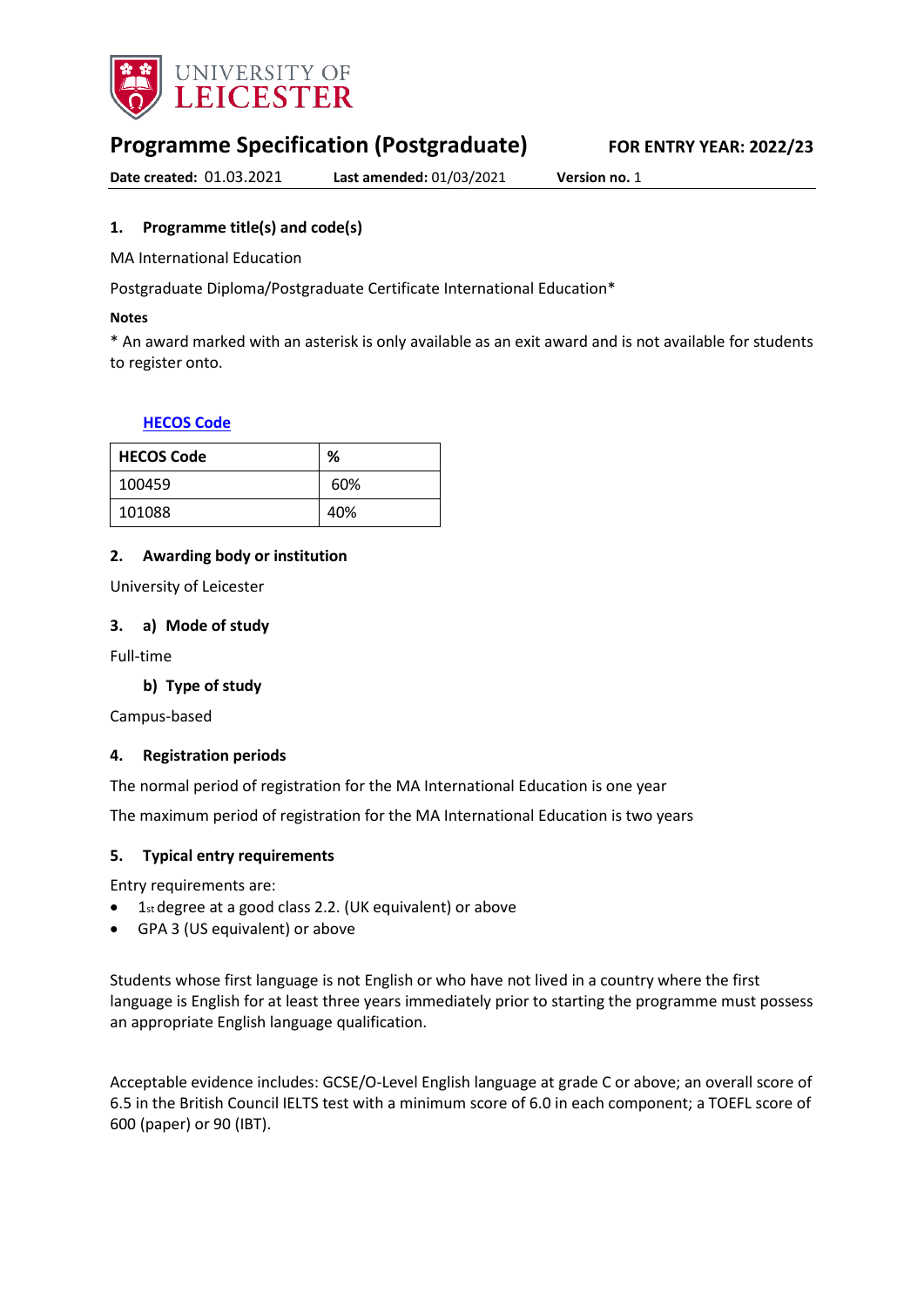In addition, students should have demonstrable evidence of engaging with education in school or college, either through practical experience as teachers and/or as a substantial element of their degree.

# **6. Accreditation of Prior Learning**

N/A

# **7. Programme aims**

The programme aims to

- To enhance understanding of contemporary educational issues, both national and international, for educational professionals across all phases of education. To develop participants' ability to reflect on theory in the area of teaching and learning and use it as the basis for understanding and improving practice.
- To develop participants' ability to undertake small scale research.
- To develop participant's understanding of ethical principles which underpin the design, conduct and reporting of educational research.

Students will be enabled to:

- Develop an understanding of pedagogical theories.
- Appreciate the relationship between theory and practice in education.
- Understand the influences of societal or national / regional / religious culture on teaching.
- Evaluate the use and management of learning resources, including ICT, for learners within their phase of education.
- Understand the various elements of the planning, monitoring and evaluation cycle as applied to education.
- Understand how to carry out and present small-scale research on the topic of effective education, teaching and learning.

By the end of each module, students will be able to:

- Select a topic within the area covered by the module and justify their choice in relation to their current or planned professional practice.
- Produce a coherent literature review of the topic which identifies and critically comments on appropriate theoretical, research and practice-based literature.
- Draw conclusions from literature reviews and apply findings to a consideration of teaching, learning or assessment or management of these processes, if and where appropriate.
- Have an understanding of the guiding principles of designing, conducting and disseminating ethical research in educational contexts.

In addition to the above generic Module objectives, students will be required – through the Core *Introduction to Research Methods* Module and the Dissertation - to design, pilot and conduct a smallscale research study in an area relevant to their current or planned professional practice and demonstrate an ability to critically evaluate research data and to apply findings to a consideration of teaching, learning, assessment or management.

### **8. Reference points used to inform the programme specification**

- QAA Benchmarking Statement
- Framework for Higher Education Qualifications (FHEQ)
- UK Quality Code for Higher Education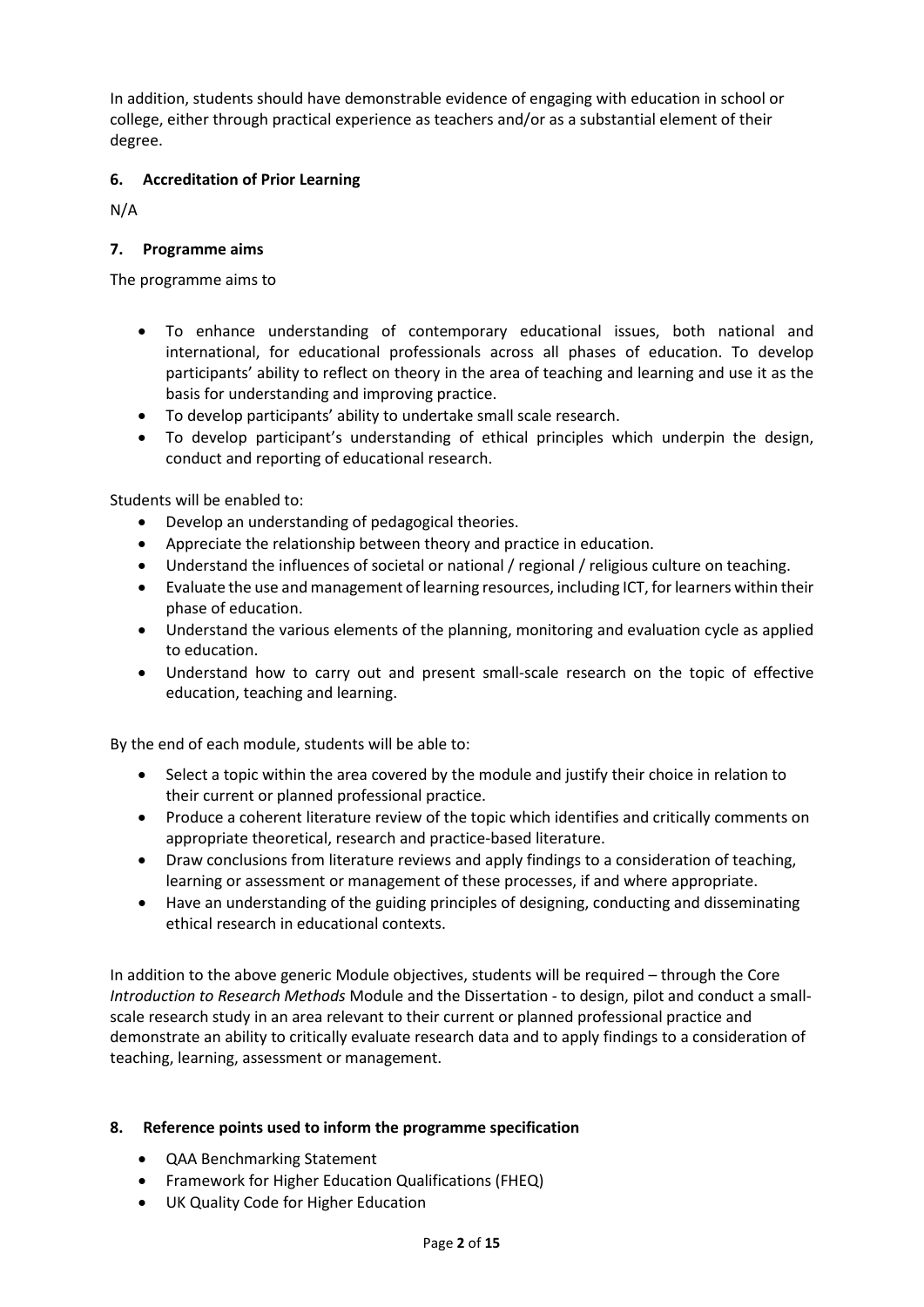- [University Learning](https://www2.le.ac.uk/offices/sas2/quality/learnteach) Strategy
- [University Assessment Strategy](https://www2.le.ac.uk/offices/sas2/quality/learnteach)
- University of Leicester Periodic Developmental Review Report
- External Examiners' reports (annual)
- United Nations Education for Sustainable Development Goals
- Student Destinations Data

#### **9. Programme Outcomes**

Unless otherwise stated, programme outcomes apply to all awards specified in [1.](#page-0-0) Programme title(s).

#### **Discipline specific knowledge and competencies**

#### i) Knowledge

| <b>Intended Learning</b><br><b>Outcomes</b>                                                                                                                                                                                                                                                                                                                                                        | <b>Teaching and Learning Methods</b>                                                                                                                                                                                                                                                                                         | <b>How Demonstrated?</b>                                                                                             |
|----------------------------------------------------------------------------------------------------------------------------------------------------------------------------------------------------------------------------------------------------------------------------------------------------------------------------------------------------------------------------------------------------|------------------------------------------------------------------------------------------------------------------------------------------------------------------------------------------------------------------------------------------------------------------------------------------------------------------------------|----------------------------------------------------------------------------------------------------------------------|
| Demonstrate knowledge and<br>understanding of the principles and<br>practices of Education in<br>International contexts, Students<br>will be expected to draw on theory<br>and research on a range of<br>contemporary issues within<br>Education. In doing so, students<br>will have the opportunity to engage<br>in studies that relate to their<br>specific area(s) of interest in<br>education. | Induction programme plus a mixture of:<br>Tutor-led classes<br>$\bullet$<br>Student-led seminars<br>$\bullet$<br><b>Tutorials</b><br>$\bullet$<br>Workshops<br>$\bullet$<br>Study-skills sessions<br>$\bullet$<br>Directed tasks<br>$\bullet$<br>Directed reading<br>$\bullet$<br>Blackboard (VLE) support site<br>$\bullet$ | Formative and summative assessment,<br>including:<br>Essay<br>Presentation<br>Portfolio tasks<br><b>Dissertation</b> |
| Models of pedagogy; educational<br>innovation and reform; educational<br>leadership for social justice in<br>education; inclusion and special<br>educational needs.                                                                                                                                                                                                                                | Tutor-led classes<br>$\bullet$<br>Student-led seminars<br>$\bullet$<br><b>Tutorials</b><br>$\bullet$<br>Workshops<br>$\bullet$<br>Study-skills sessions<br>$\bullet$<br>Directed tasks<br>$\bullet$<br>Directed reading<br>$\bullet$<br>Blackboard (VLE) support site<br>$\bullet$                                           | Formative and summative assessment,<br>including:<br>Essay<br>Presentation<br>Portfolio tasks<br><b>Dissertation</b> |
| Students will also be expected to<br>develop an understanding of the<br>core principles of designing,<br>conducting research which is<br>informed by ethical principles.                                                                                                                                                                                                                           | Tutor-led classes<br>$\bullet$<br>Student-led seminars<br>$\bullet$<br><b>Tutorials</b><br>$\bullet$<br>Workshops<br>$\bullet$<br>Study-skills sessions<br>$\bullet$<br>Directed tasks<br>$\bullet$<br>Directed reading<br>$\bullet$<br>Dissertation supervision<br>$\bullet$<br>Blackboard (VLE) support site<br>$\bullet$  | Formative and summative assessment.<br>including:<br>Essay<br>Presentation<br>Portfolio tasks<br><b>Dissertation</b> |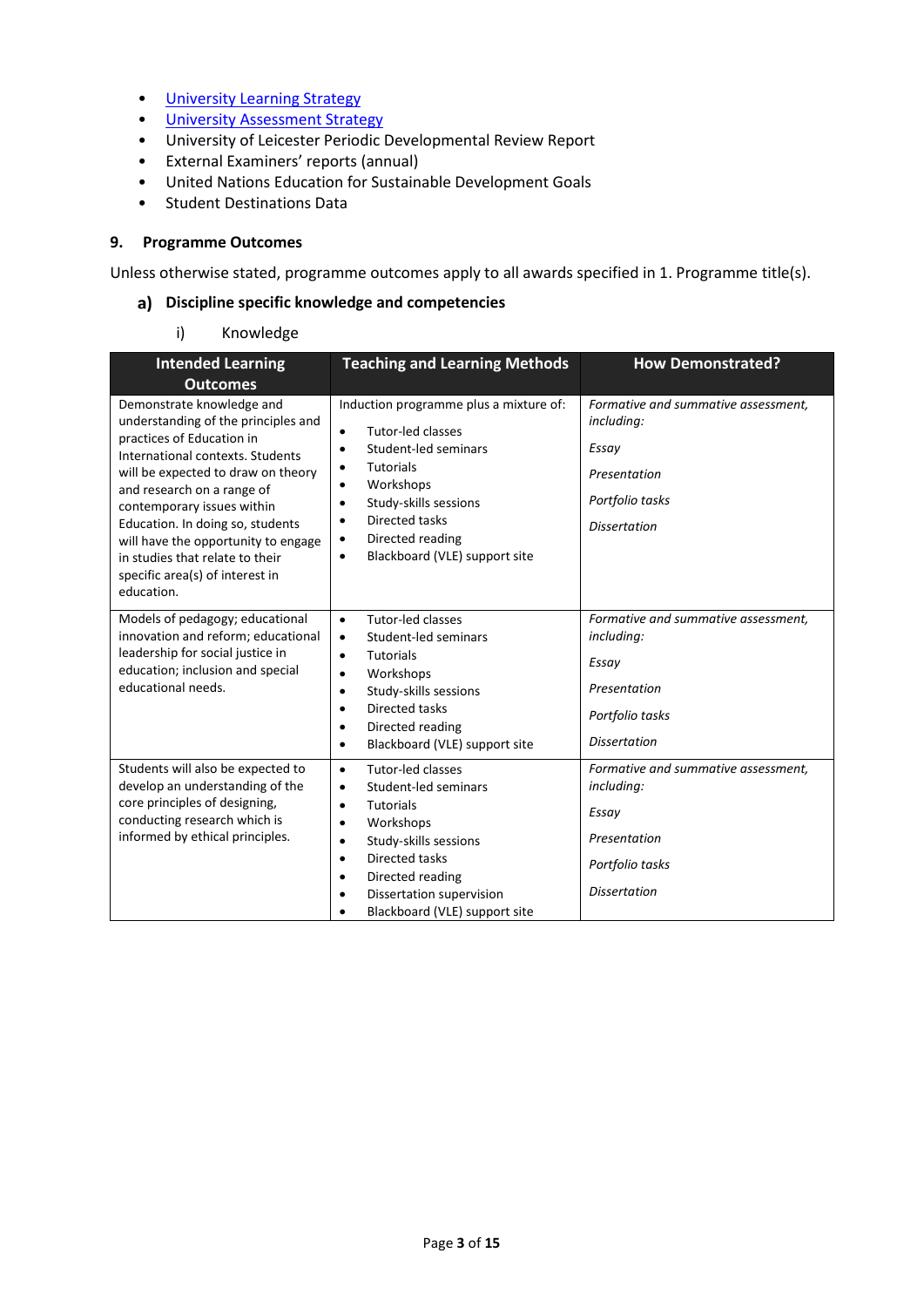# ii) Concepts

| <b>Intended Learning</b><br><b>Outcomes</b>                                                                                                                                                                                                                                                                                                                                                                                         | <b>Teaching and Learning Methods</b>                                                                                                                                                                                                                                                                                                                                          | <b>How Demonstrated?</b>                                                                                             |
|-------------------------------------------------------------------------------------------------------------------------------------------------------------------------------------------------------------------------------------------------------------------------------------------------------------------------------------------------------------------------------------------------------------------------------------|-------------------------------------------------------------------------------------------------------------------------------------------------------------------------------------------------------------------------------------------------------------------------------------------------------------------------------------------------------------------------------|----------------------------------------------------------------------------------------------------------------------|
| Students will be expected to draw<br>on theory and research on a range<br>of contemporary issues within<br>Education. In doing so, students<br>will have the opportunity to engage<br>in studies that relate to their<br>specific area(s) of professional<br>interest and expertise in<br>educational contexts, which are<br>explored through two Core<br>modules:<br>Contemporary Issues in<br>٠<br><b>International Education</b> | Course materials including:<br>Directed tasks<br>$\bullet$<br>Directed reading<br>$\bullet$<br>Study-skills development materials<br>٠<br>Lectures<br>$\bullet$<br><b>Tutorials</b><br>$\bullet$<br>Small-group tutorials/seminars<br>$\bullet$<br>Discussion forums/Blogs<br>$\bullet$<br>Student-led seminars<br>$\bullet$<br>Dissertation supervision<br>$\bullet$         | Formative and summative assessment,<br>including:<br>Essay<br>Presentation<br>Portfolio tasks<br><b>Dissertation</b> |
| An Introduction to<br>$\bullet$<br><b>Educational Research</b><br>Methods)<br>and four specialist (two module)<br>pathways which examine,<br>respectively:<br>Models of pedagogy                                                                                                                                                                                                                                                    |                                                                                                                                                                                                                                                                                                                                                                               |                                                                                                                      |
| Educational innovation and<br>reform;<br>Leadership for Social Justice in<br>Education                                                                                                                                                                                                                                                                                                                                              |                                                                                                                                                                                                                                                                                                                                                                               |                                                                                                                      |
| Through each of these modules,<br>students will also be expected to<br>develop an understanding of the<br>core principles of designing,<br>conducting research which is<br>informed by ethical principles, and<br>how such research would inform<br>their own professional contexts                                                                                                                                                 | Course materials including:<br>Directed tasks<br>$\bullet$<br>Directed reading<br>$\bullet$<br>Study-skills development materials<br>$\bullet$<br>Lectures<br>$\bullet$<br><b>Tutorials</b><br>$\bullet$<br>Small-group tutorials/seminars<br>$\bullet$<br>Discussion forums/Blogs<br>$\bullet$<br>Student-led seminars<br>$\bullet$<br>Dissertation supervision<br>$\bullet$ | Formative and summative assessment,<br>including:<br>Essay<br>Presentation<br>Portfolio tasks<br><b>Dissertation</b> |

# iii) Techniques

| <b>Intended Learning</b>                                                                                                                                                                                                                                             | <b>Teaching and Learning Methods</b>                                                                                                                                                                                              | <b>How Demonstrated?</b>                                                                                             |
|----------------------------------------------------------------------------------------------------------------------------------------------------------------------------------------------------------------------------------------------------------------------|-----------------------------------------------------------------------------------------------------------------------------------------------------------------------------------------------------------------------------------|----------------------------------------------------------------------------------------------------------------------|
| <b>Outcomes</b><br>students will also be expected to<br>develop an understanding of the<br>core principles of designing,<br>conducting research which is<br>informed by ethical principles, and<br>how such research would inform<br>their own professional contexts | Course materials including:<br>Study-skills development materials<br>Lectures<br><b>Tutorials</b><br>٠<br>Small-group tutorials/seminars<br>٠<br>Discussion forums/Blogs<br>٠<br>Student-led seminars<br>Dissertation supervision | Formative and summative assessment,<br>including:<br>Essay<br>Presentation<br>Portfolio tasks<br><b>Dissertation</b> |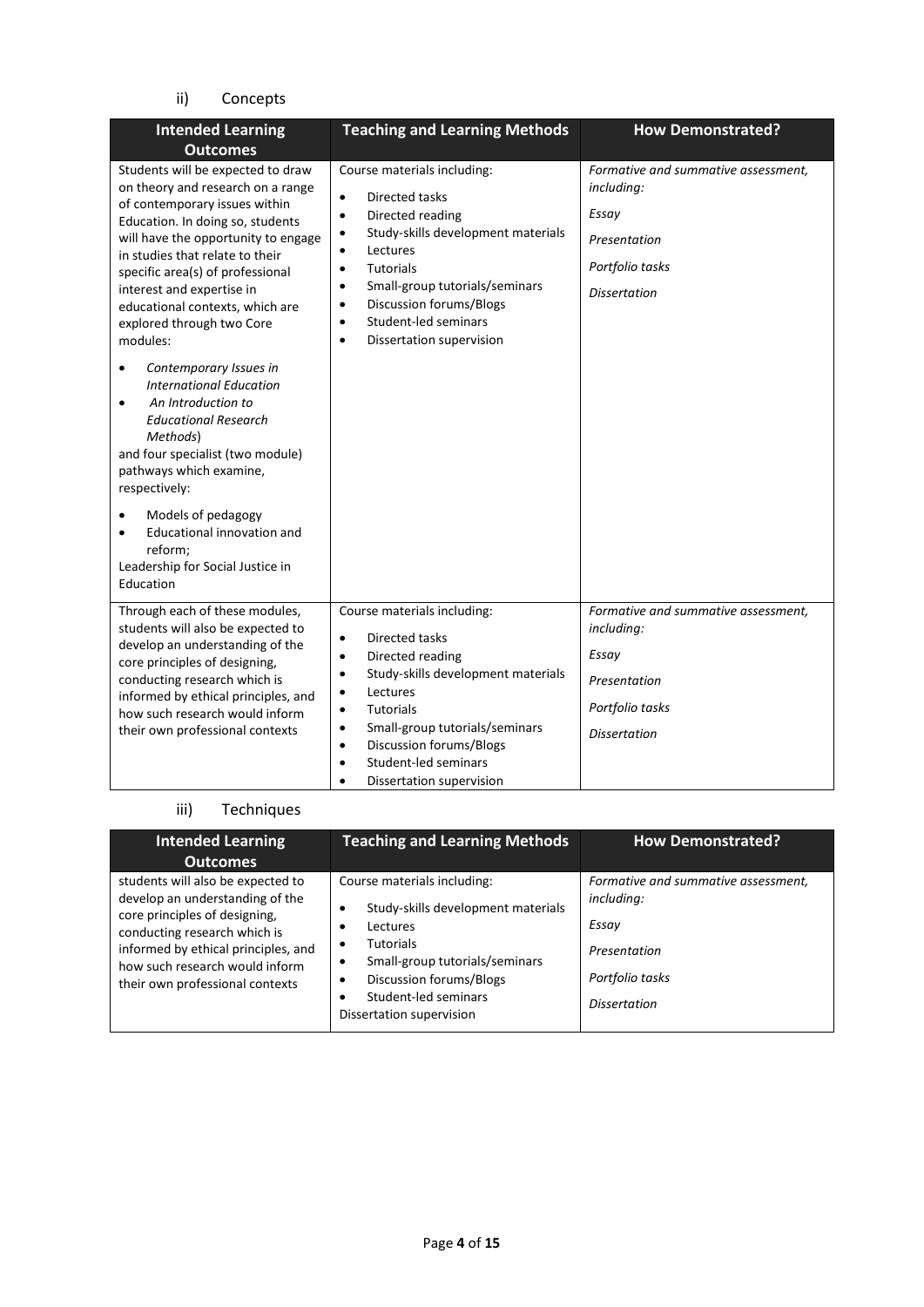| <b>Intended Learning</b><br><b>Outcomes</b>                                                                                                                                                         | <b>Teaching and Learning Methods</b>                                                                                                                                                                 | <b>How Demonstrated?</b>                                                                                          |
|-----------------------------------------------------------------------------------------------------------------------------------------------------------------------------------------------------|------------------------------------------------------------------------------------------------------------------------------------------------------------------------------------------------------|-------------------------------------------------------------------------------------------------------------------|
| Demonstrate knowledge and<br>understanding of how to learn.<br>The range of study skills would<br>include: How to keep notes; how to                                                                | Course materials including:<br>Directed tasks<br>$\bullet$<br>Directed reading<br>٠<br>Study-skills development materials<br>Podcast lecture                                                         | Showing use of these techniques in:<br>Poster<br>Portfolio tasks                                                  |
| reference; how to carry out a<br>literature search; how to access<br>online bibliographic resources;<br>planning essays and dissertations<br>Develop communicative and<br>intercultural competence. | Tutor support via:<br>One-to-one tutorials<br>Small-group tutorials/seminars<br>٠<br>Working alongside educational<br>practitioners and those with experience<br>of educational contexts from a wide | Student evaluation of the course.<br>Students' reflections on their own<br>personal and professional development. |
| Develop the ability to apply the<br>skills and knowledge gained to their<br>own professional contexts.                                                                                              | range of cultural and professional<br>backgrounds.<br>Engagement with<br>educators/practitioners in UK context<br>through (e.g.)PGCE programme, visiting<br>experts, school visits                   |                                                                                                                   |

# iv) Critical analysis

| <b>Intended Learning</b><br><b>Outcomes</b>                                                                                                                              | <b>Teaching and Learning Methods</b>                                                                            | <b>How Demonstrated?</b>                                                                                                 |
|--------------------------------------------------------------------------------------------------------------------------------------------------------------------------|-----------------------------------------------------------------------------------------------------------------|--------------------------------------------------------------------------------------------------------------------------|
| Display ability to analyse and<br>critique relevant arguments,<br>debates and points of view in areas<br>of Educational theory, policy and                               | Classes and seminars involving critical<br>debate based on pre-class reading.                                   | Development of critical argument<br>through extended essays, presentations,<br>portfolio, poster and final dissertation. |
| practice.                                                                                                                                                                | Individual and group tutorials analysing<br>aspects of educational theory, policy and<br>practice               |                                                                                                                          |
| Demonstrate understanding of<br>developments in Educational                                                                                                              |                                                                                                                 |                                                                                                                          |
| systems in international contexts.                                                                                                                                       | Online discussion with personal tutor<br>regarding essay/dissertation drafts and<br>other formative activities. |                                                                                                                          |
| Critically evaluate the relationship<br>between Educational theory and<br>Educational practice.                                                                          |                                                                                                                 |                                                                                                                          |
| Critically examine the ethical<br>principles which underpin both<br>existing research and how this<br>informs the design, and conduct of<br>their own empirical studies. | Online discussion with personal tutor<br>regarding essay/dissertation drafts and<br>other formative activities. | Development of critical argument<br>through extended essays, presentations,<br>portfolio, poster and final dissertation. |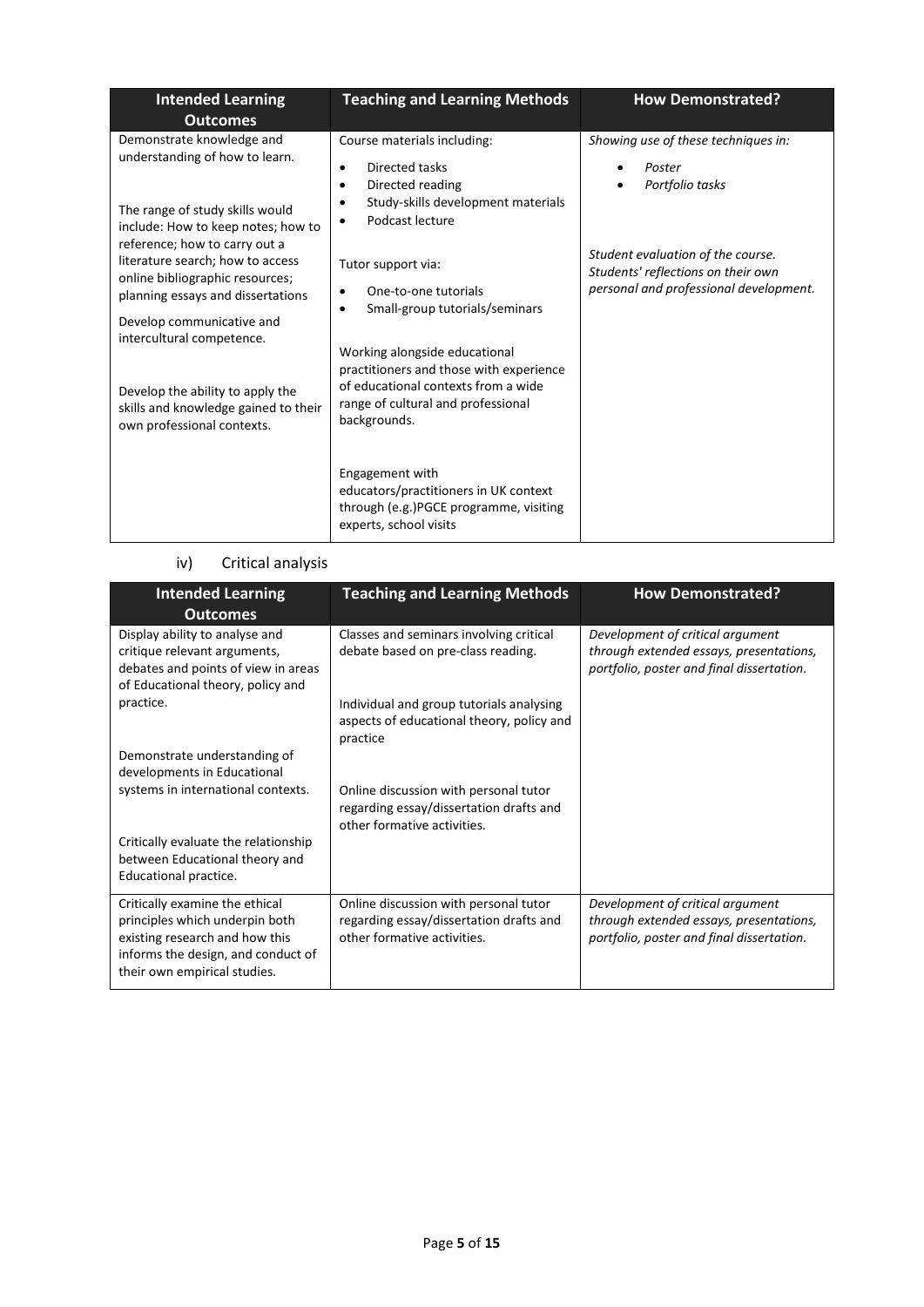#### v) Presentation

| <b>Intended Learning</b><br><b>Outcomes</b>                          | <b>Teaching and Learning Methods</b>                                       | <b>How Demonstrated?</b>                                                                                                                                                |
|----------------------------------------------------------------------|----------------------------------------------------------------------------|-------------------------------------------------------------------------------------------------------------------------------------------------------------------------|
| Produce articulate, fluent and well-<br>structured assignments.      | Study guides and induction to support<br>development of academic literacy. | Good organisation and presentation are<br>specific aspects of our formal marking<br>criteria in all assignments, including use<br>of tables and graphs etc. In terms of |
| Show accurate and appropriate<br>handling of references and sources. | Study-skills sessions<br><b>Tutorials</b>                                  | assessment, these are demonstrated<br>through essays and also through<br>assessed oral presentations to show<br>mastery of presentational skills and an                 |
| Show ability to present work clearly<br>and appropriately.           |                                                                            | assessed presentation of a conference -<br>style poster to demonstrate ability to<br>display concepts and outcomes clearly<br>and concisely for a public audience       |

# vi) Appraisal of evidence

| <b>Intended Learning</b><br><b>Outcomes</b>                                                                                                                                                                                                                                                                                                                                                                                      | <b>Teaching and Learning Methods</b>                                                                                                                                                                                                                                                                                                                       | <b>How Demonstrated?</b>                                                      |
|----------------------------------------------------------------------------------------------------------------------------------------------------------------------------------------------------------------------------------------------------------------------------------------------------------------------------------------------------------------------------------------------------------------------------------|------------------------------------------------------------------------------------------------------------------------------------------------------------------------------------------------------------------------------------------------------------------------------------------------------------------------------------------------------------|-------------------------------------------------------------------------------|
| The programme is designed to<br>progressively develop in students<br>the ability to interrogate<br>contemporary issues in Education<br>as increasingly autonomous and<br>skilled researchers. This is achieved<br>through the Module structure as<br>follows:<br>In Core Module 1, students<br>develop an understanding of key<br>theories and concepts in<br>international Education studies<br>developed in tutor-led sessions | A mixture of:<br><b>Tutor-led classes</b><br>$\bullet$<br>Student-led seminars<br>$\bullet$<br>Collaborative tasks<br>$\bullet$<br>Directed tasks<br>$\bullet$<br>Study-skills sessions<br>$\bullet$<br>Student presentations<br>$\bullet$<br><b>Tutorials</b><br>$\bullet$<br>Directed reading<br>$\bullet$<br>Blackboard (VLE) support site<br>$\bullet$ | <b>Extended essays</b><br><b>Presentations</b><br>Online discussion 'threads' |
| In Core Module 2 students develop<br>knowledge, skills and<br>understanding of how to design<br>and conduct robust, trustworthy<br>and ethical educational research,<br>further supported through<br>additional Study Skills sessions<br>which focus on practical experience<br>of research techniques                                                                                                                           | A mixture of:<br><b>Tutor-led classes</b><br>$\bullet$<br>Student-led seminars<br>$\bullet$<br>Collaborative tasks<br>$\bullet$<br>Directed tasks<br>$\bullet$<br>Study-skills sessions<br>$\bullet$<br>Student presentations<br>$\bullet$<br><b>Tutorials</b><br>$\bullet$<br>Directed reading<br>$\bullet$<br>Blackboard (VLE) support site<br>$\bullet$ | Extended essays<br>Presentations<br>Online discussion 'threads'               |
| Specialist Pathways provide the<br>opportunity for students to develop<br>in-depth knowledge and<br>understanding of a chosen aspect<br>of Education (Modules 3 & 4).                                                                                                                                                                                                                                                            | Tutor-led classes<br>$\bullet$<br>Student-led seminars<br>$\bullet$<br>Collaborative tasks<br>$\bullet$<br>Directed tasks<br>$\bullet$<br>Study-skills sessions<br>$\bullet$<br>Student presentations<br>$\bullet$<br><b>Tutorials</b><br>$\bullet$<br>Directed reading<br>$\bullet$<br>Blackboard (VLE) support site                                      | Extended essays<br><b>Presentations</b><br>Online discussion 'threads'        |
| Module 4 focuses on dissertation<br>preparation through a mixture of<br>tutor-led classes, student-led<br>seminars, online discussion-groups<br>and individual tutorials.                                                                                                                                                                                                                                                        | $\bullet$<br>Dissertation supervision<br><b>Tutorials</b><br>$\bullet$<br>Study-skills sessions<br>$\bullet$                                                                                                                                                                                                                                               | Formal dissertation plan<br>Final dissertation.                               |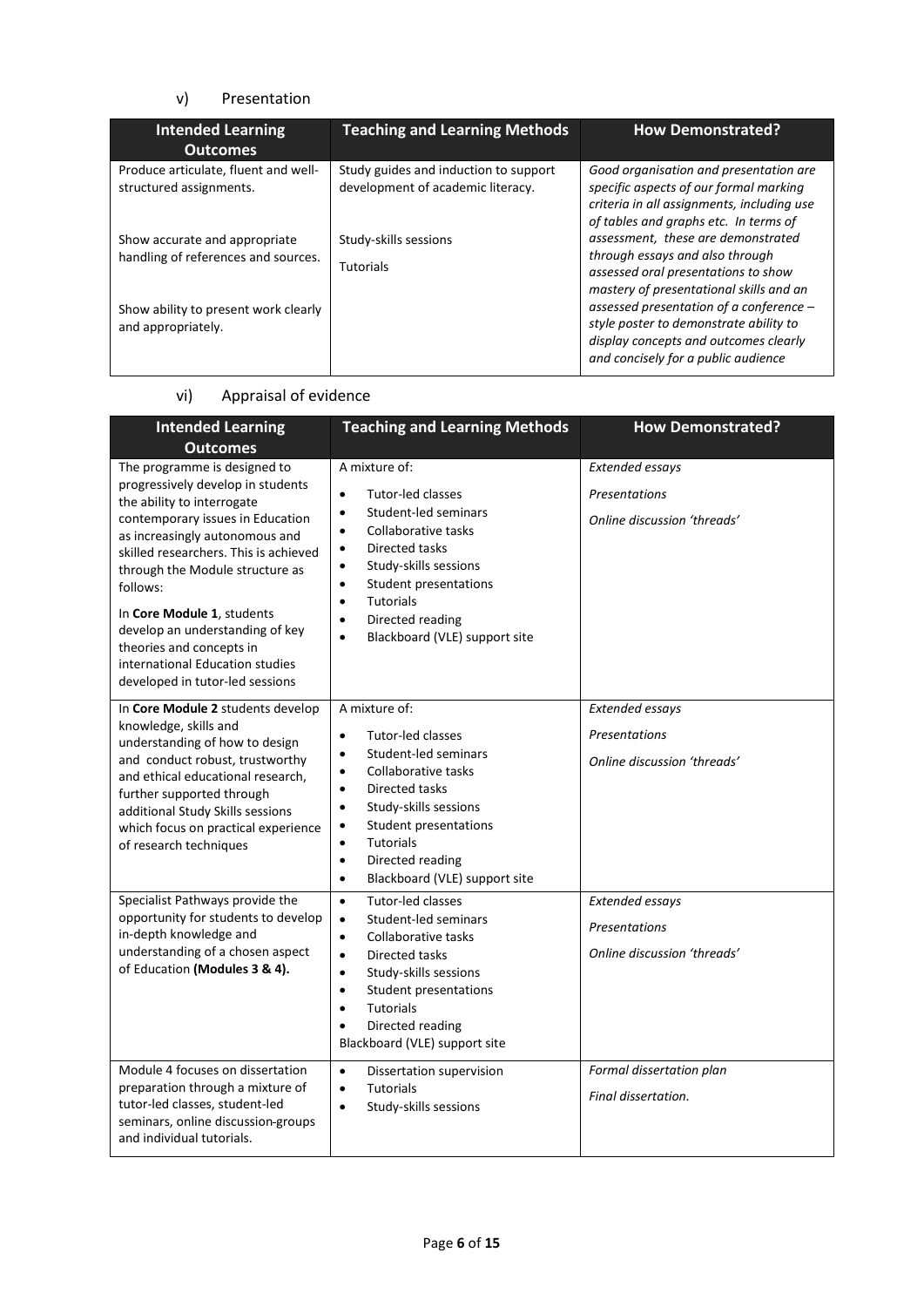# **Transferable skills**

#### i) Research skills

| <b>Intended Learning</b><br><b>Outcomes</b>                                                                                                                                                                                                                                                                                                                                                                                                                                                                           | <b>Teaching and Learning Methods</b>                                                                                                                                                                                                                                      | <b>How Demonstrated?</b>                                                                               |
|-----------------------------------------------------------------------------------------------------------------------------------------------------------------------------------------------------------------------------------------------------------------------------------------------------------------------------------------------------------------------------------------------------------------------------------------------------------------------------------------------------------------------|---------------------------------------------------------------------------------------------------------------------------------------------------------------------------------------------------------------------------------------------------------------------------|--------------------------------------------------------------------------------------------------------|
| Students should have a clear idea<br>of the practicalities of carrying out<br>trustworthy research e.g.:<br>Developing researchable<br>questions<br>Constructing a realistic and<br>٠<br>robust research design which<br>exemplifies appropriate<br>consideration of paradigm,<br>methodology, data collection<br>methods and analytic<br>procedures<br>Planning a timetable for<br>٠<br>fieldwork; working out the<br>feasibility of an intended study<br>in particular contexts<br>Gaining access to the field<br>٠ | Course materials including:<br>Directed tasks<br>$\bullet$<br>Directed reading<br>$\bullet$<br>Study-skills development materials<br>٠<br>Podcast lectures<br>٠<br>Tutor support via:<br>One-to-one tutorials<br>$\bullet$<br>Small-group tutorials/seminars<br>$\bullet$ | <b>Presentations</b><br>Online discussion 'threads'<br>Formal dissertation plan<br>Final dissertation. |
| Keeping a research diary<br>Gaining access to a site for<br>research<br>Carrying out research ethically                                                                                                                                                                                                                                                                                                                                                                                                               |                                                                                                                                                                                                                                                                           |                                                                                                        |

#### ii) Communication skills

| <b>Intended Learning</b><br><b>Outcomes</b>                     | <b>Teaching and Learning Methods</b>                                                                                                                                                                 | <b>How Demonstrated?</b>                                                             |
|-----------------------------------------------------------------|------------------------------------------------------------------------------------------------------------------------------------------------------------------------------------------------------|--------------------------------------------------------------------------------------|
| Constructing and managing a<br>spoken argument.                 | Classroom discussions, seminar debates<br>and student presentations                                                                                                                                  | Oral presentation and/or poster 'defence'<br>(formal assessment of presentations for |
| Communicating effectively and<br>fluently in speech.            | Programme-specific:                                                                                                                                                                                  | some Modules are included in the<br>assessment arrangements).                        |
|                                                                 | Induction course in academic writing.                                                                                                                                                                | Formative assignment focuses on writing                                              |
| Understanding the dynamics of oral<br>communication.            | Workshops on effective academic<br>writing                                                                                                                                                           | skills.                                                                              |
| Communicating effectively and<br>fluently in writing.           |                                                                                                                                                                                                      |                                                                                      |
|                                                                 | Institutional support:                                                                                                                                                                               | Tutorial advice offered on drafts prior to<br>final assignments.                     |
| Demonstrating appropriate<br>understanding of academic honesty  | Academic writing training available at<br>the ELTU for international students, with<br>Wednesday afternoon sessions<br>available. Writing support also offered<br>by the Learning and Teaching Unit. | Written assignments required in each<br>module.                                      |
|                                                                 | Blackboard (VLE) site provides support<br>for academic writing                                                                                                                                       |                                                                                      |
| Using the appropriate register and                              | Programme-specific:                                                                                                                                                                                  | Oral presentation and/or poster 'defence'                                            |
| style for academic writing and<br>proper referencing in essays, | Induction course in academic writing.                                                                                                                                                                | (formal assessment of presentations for<br>some Modules are included in the          |
| posters, portfolios and<br>dissertations.                       | Workshops on effective academic                                                                                                                                                                      | assessment arrangements).                                                            |
|                                                                 | writing<br>Institutional support:                                                                                                                                                                    | Formative assignment focuses on writing<br>skills.                                   |
|                                                                 | Academic writing training available at<br>the ELTU for international students, with<br>Wednesday afternoon sessions<br>available. Writing support also offered<br>by the Learning and Teaching Unit. | Tutorial advice offered on drafts prior to<br>final assignments.                     |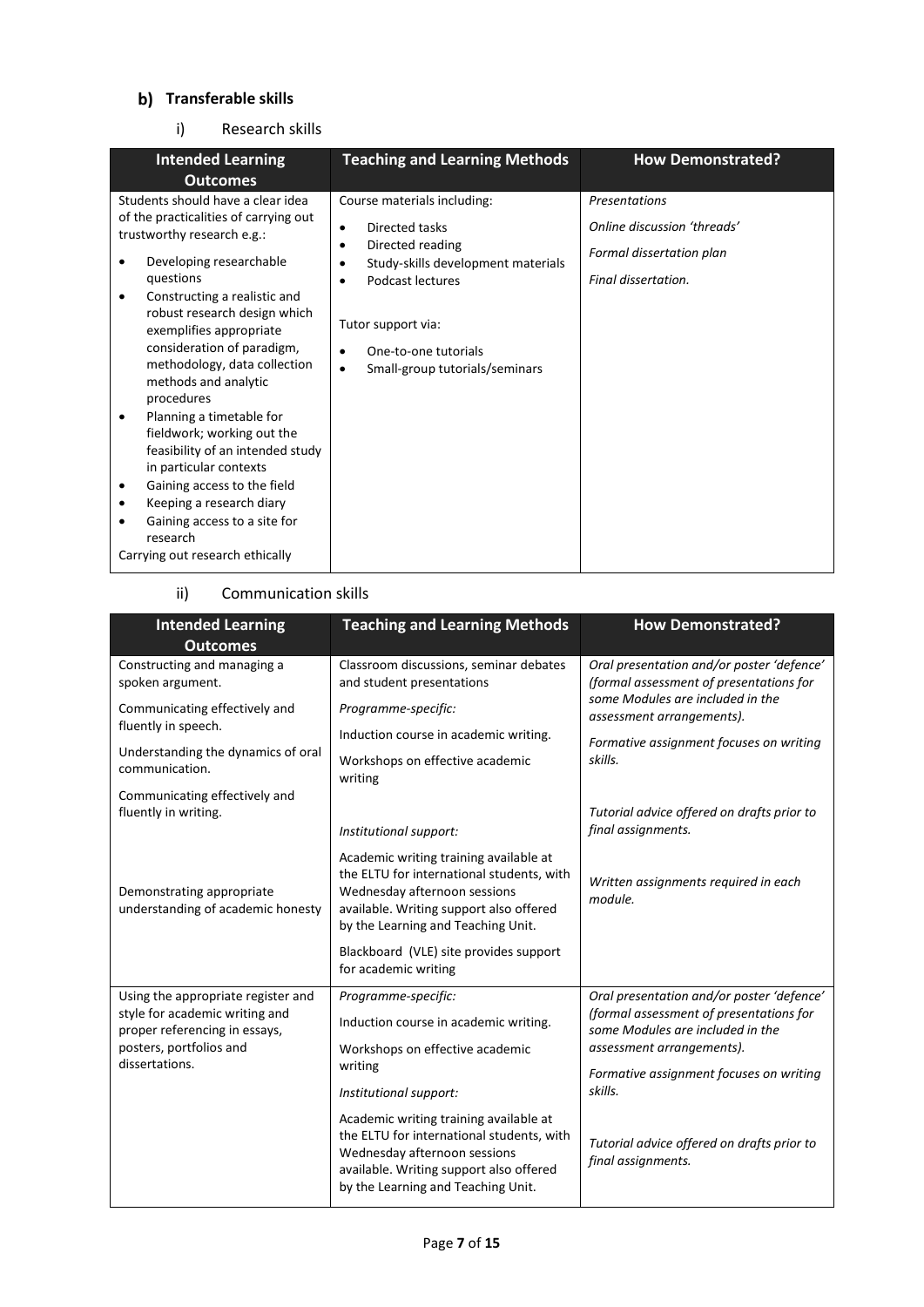## iii) Data presentation

| <b>Intended Learning</b><br><b>Outcomes</b>                                                                                                                                                                                                                  | <b>Teaching and Learning Methods</b>                                                                                                                                                                                                                                | <b>How Demonstrated?</b>                                                              |
|--------------------------------------------------------------------------------------------------------------------------------------------------------------------------------------------------------------------------------------------------------------|---------------------------------------------------------------------------------------------------------------------------------------------------------------------------------------------------------------------------------------------------------------------|---------------------------------------------------------------------------------------|
| Students should have a clear<br>idea of the different ways in<br>which they can present data.<br>This will include understanding<br>how to make effective poster<br>and oral presentations; how to<br>use PowerPoint and video as<br>part of a presentation. | Programme-specific:<br>Workshops on data analysis,<br>interpretation and presentation<br>Additional resources via Blackboard<br>(VLE) site<br>Institutional support:<br>Such training opportunities as are<br>available via SSDS/the Learning and<br>Teaching Unit. | <b>Presentations</b><br>٠<br>Portfolio<br>Poster                                      |
| This will also include:<br>Understanding how to<br>present numeric data in a<br>variety of ways (e.g. tables,<br>charts and figures) to make it<br>accessible to readers and/or<br>viewers<br>Understanding how to present<br>qualitative data appropriately | Programme-specific:<br>Workshops on data analysis,<br>interpretation and presentation<br>Additional resources via Blackboard<br>(VLE) site<br>Institutional support:<br>Such training opportunities as are<br>available via SSDS/the Learning and<br>Teaching Unit. | Presentations<br>٠<br>Portfolio<br>Poster<br>Assignments<br><b>Final dissertation</b> |

# iv) Information technology

| <b>Intended Learning</b><br><b>Outcomes</b>                                                                                             | <b>Teaching and Learning Methods</b>                                                                                                     | <b>How Demonstrated?</b>                                                                                           |
|-----------------------------------------------------------------------------------------------------------------------------------------|------------------------------------------------------------------------------------------------------------------------------------------|--------------------------------------------------------------------------------------------------------------------|
| Ability to use effectively<br>bibliographic and other tools for<br>identifying relevant research<br>literature and associated resources | Induction - Education Library Staff<br>Introduction to IT tools (e.g. Endnote,<br>Turnitin) for referencing and plagiarism<br>detection. | Literature search/research exercises<br>(assessed and non-assessed).<br>Various assessment modes where<br>relevant |
| Able to demonstrate basic<br>understanding of data analysis<br>tools for both qualitative and<br>quantitative data (e.g. NVIVO, SPSS)   | Workshops on the use of analytic<br>software. Online tutorials available<br>through Blackboard                                           | Data analysis exercises (assessed and<br>non-assessed).<br>Various assessment modes where<br>relevant              |

# v) Problem solving

| <b>Intended Learning</b><br><b>Outcomes</b>                                                                                                                                                      | <b>Teaching and Learning Methods</b>                                                                                                       | <b>How Demonstrated?</b>                                                                                                                                                            |
|--------------------------------------------------------------------------------------------------------------------------------------------------------------------------------------------------|--------------------------------------------------------------------------------------------------------------------------------------------|-------------------------------------------------------------------------------------------------------------------------------------------------------------------------------------|
| Ability to identify and reflect on<br>common learning and teaching<br>problems<br>Ability to recognise strengths and<br>limitations of varying approaches<br>within applied educational research | Course materials including:<br>Directed tasks<br>Directed reading<br>٠<br>Study-skills development materials<br>٠<br>Podcast lectures<br>٠ | Each Module offers opportunities to<br>discuss and analyse problems and<br>evaluate possible solutions related to<br>contemporary issues in education in<br>international contexts. |
| Ability to identify and reflect on<br>cultural issues in education                                                                                                                               | Tutor support via:<br>One-to-one tutorials<br>٠<br>Small-group tutorials/seminars<br>٠                                                     | Formal assessment through essays<br>reflecting on and critically discussing<br>problems and issues in educational<br>theory, policy and practice                                    |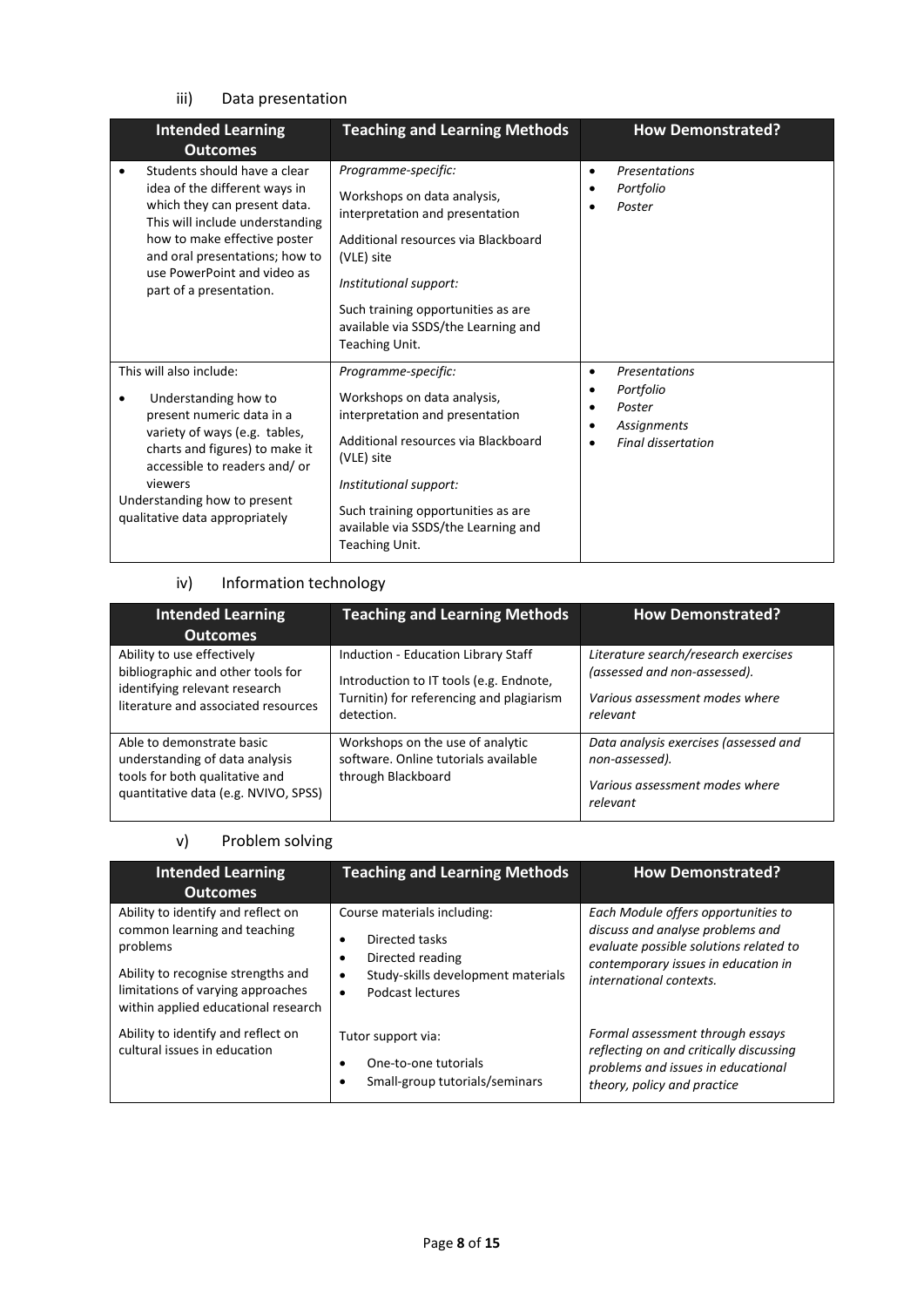| <b>Intended Learning</b><br><b>Outcomes</b>                                                                                                                                                                                                                                                                                                                                                | <b>Teaching and Learning Methods</b>                                                                                                                                                                                                                                         | <b>How Demonstrated?</b>                                                                                                                                                                                                                                                                                                                |
|--------------------------------------------------------------------------------------------------------------------------------------------------------------------------------------------------------------------------------------------------------------------------------------------------------------------------------------------------------------------------------------------|------------------------------------------------------------------------------------------------------------------------------------------------------------------------------------------------------------------------------------------------------------------------------|-----------------------------------------------------------------------------------------------------------------------------------------------------------------------------------------------------------------------------------------------------------------------------------------------------------------------------------------|
| Core Modules 1 & 2 explore<br>respectively key debate/ issues in<br>contemporary education and key<br>issues in educational research. The<br>dissertation consolidates this<br>learning in the form of an empirical<br>investigation of a specific<br>educational problem.                                                                                                                 | Course materials including:<br>Directed tasks<br>$\bullet$<br>Directed reading<br>$\bullet$<br>Study-skills development materials<br>$\bullet$<br>Podcast lectures<br>$\bullet$<br>Tutor support via:<br>One-to-one tutorials<br>$\bullet$<br>Small-group tutorials/seminars | Each Module offers opportunities to<br>discuss and analyse problems and<br>evaluate possible solutions related to<br>contemporary issues in education in<br>international contexts.<br>Formal assessment through essays<br>reflecting on and critically discussing<br>problems and issues in educational<br>theory, policy and practice |
| In addition to the potential for<br>problem solving implicit in Core<br>Modules 1 & 2 and in the<br>Dissertation, Specialist Pathway<br>Modules (3 & 4) include key<br>opportunities for problem solving<br>in relation to chosen areas of<br>education relating to (for example)<br>curriculum design, assessment,<br>effective schooling, leadership,<br>educational reform, and so on). | Course materials including:<br>Directed tasks<br>$\bullet$<br>Directed reading<br>$\bullet$<br>Study-skills development materials<br>$\bullet$<br>Podcast lectures<br>$\bullet$<br>Tutor support via:<br>One-to-one tutorials<br>Small-group tutorials/seminars              | Each Module offers opportunities to<br>discuss and analyse problems and<br>evaluate possible solutions related to<br>contemporary issues in education in<br>international contexts.<br>Formal assessment through essays<br>reflecting on and critically discussing<br>problems and issues in educational<br>theory, policy and practice |
| The dissertation consolidates this<br>learning in the form of an empirical<br>investigation of a specific<br>educational problem.                                                                                                                                                                                                                                                          | Course materials including:<br>Directed tasks<br>$\bullet$<br>Directed reading<br>$\bullet$<br>Study-skills development materials<br>$\bullet$<br>Podcast lectures<br>$\bullet$<br>Tutor support via:                                                                        | Each Module offers opportunities to<br>discuss and analyse problems and<br>evaluate possible solutions related to<br>contemporary issues in education in<br>international contexts.<br>Formal assessment through essays                                                                                                                 |
|                                                                                                                                                                                                                                                                                                                                                                                            | One-to-one tutorials<br>Small-group tutorials/seminars                                                                                                                                                                                                                       | reflecting on and critically discussing<br>problems and issues in educational<br>theory, policy and practice                                                                                                                                                                                                                            |

# vi) Working relationships

| <b>Intended Learning</b><br><b>Outcomes</b>                                                              | <b>Teaching and Learning Methods</b>                                                         | <b>How Demonstrated?</b>                                                         |
|----------------------------------------------------------------------------------------------------------|----------------------------------------------------------------------------------------------|----------------------------------------------------------------------------------|
| Ability to communicate and work<br>effectively in small groups.                                          | Group work in classes and seminars                                                           | Informal/formative assessment of<br>students' effectiveness in group activities. |
| Show willingness to learn from<br>other education professionals and<br>those with educational experience | Course related online Message Board<br>and course specific Discussion Forum in<br>Blackboard |                                                                                  |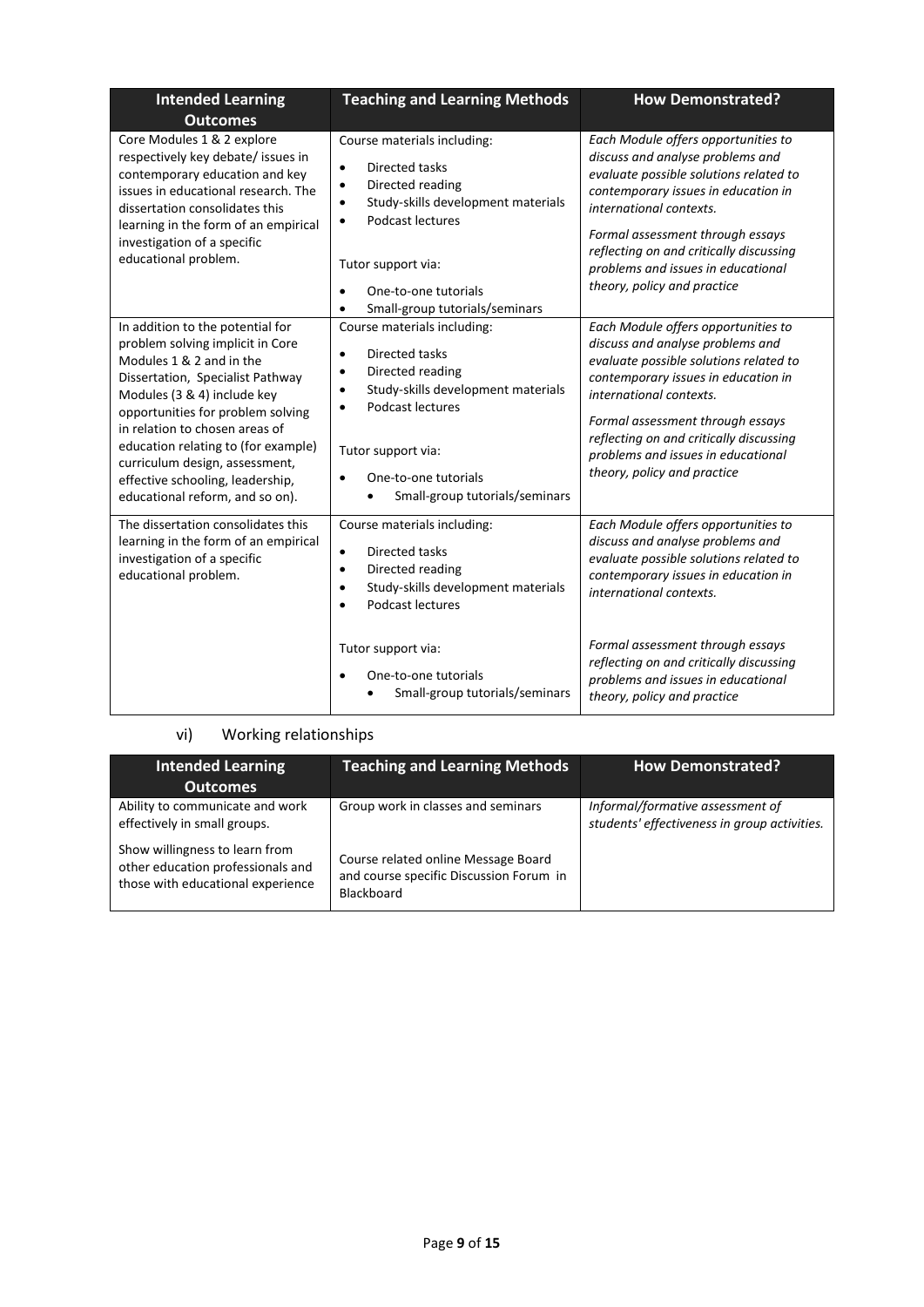#### vii) Managing learning

| <b>Intended Learning</b><br><b>Outcomes</b>                                                                                                                                                                                                                                | <b>Teaching and Learning Methods</b>                                                                                                                                     | <b>How Demonstrated?</b>                                                                                                                                                            |  |
|----------------------------------------------------------------------------------------------------------------------------------------------------------------------------------------------------------------------------------------------------------------------------|--------------------------------------------------------------------------------------------------------------------------------------------------------------------------|-------------------------------------------------------------------------------------------------------------------------------------------------------------------------------------|--|
| Show ability to work                                                                                                                                                                                                                                                       | Workshop on study skills, e.g. time                                                                                                                                      | Tutor reports on student progress.                                                                                                                                                  |  |
| independently, demonstrating<br>initiative, self-organisation and<br>time-management.                                                                                                                                                                                      | management, organisational strategies.                                                                                                                                   | Course evaluation forms and<br>staff/student committee meetings enable<br>us to monitor how students see their own                                                                  |  |
| Show ability to manage their own<br>learning self-critically.                                                                                                                                                                                                              | Tutorial support in time management<br>and planning of assignments and<br>dissertation.                                                                                  | success in these areas.<br>Formal assessment through essays<br>reflecting on and critically discussing<br>problems and issues in educational<br>theory, policy and practice         |  |
| Ability to identify and reflect on<br>common learning and teaching<br>problems                                                                                                                                                                                             |                                                                                                                                                                          |                                                                                                                                                                                     |  |
| Ability to recognise strengths and<br>limitations of varying approaches<br>within applied educational research                                                                                                                                                             |                                                                                                                                                                          |                                                                                                                                                                                     |  |
| Ability to identify and reflect on<br>cultural issues in education                                                                                                                                                                                                         |                                                                                                                                                                          |                                                                                                                                                                                     |  |
| Core Modules 1 & 2 explore<br>respectively key debate/ issues in<br>contemporary education and key<br>issues in educational research. The<br>dissertation consolidates this<br>learning in the form of an empirical<br>investigation of a specific<br>educational problem. | Workshop on study skills, e.g. time<br>management, organisational strategies.<br>Tutorial support in time management<br>and planning of assignments and<br>dissertation. | Each Module offers opportunities to<br>discuss and analyse problems and<br>evaluate possible solutions related to<br>contemporary issues in education in<br>international contexts. |  |

#### viii) Career management

| <b>Intended Learning</b>                                                                                                                                                                                                                                                                                                                                                                                                                                                                                   | <b>Teaching and Learning Methods</b>                                                                                      | <b>How Demonstrated?</b>                         |
|------------------------------------------------------------------------------------------------------------------------------------------------------------------------------------------------------------------------------------------------------------------------------------------------------------------------------------------------------------------------------------------------------------------------------------------------------------------------------------------------------------|---------------------------------------------------------------------------------------------------------------------------|--------------------------------------------------|
| <b>Outcomes</b>                                                                                                                                                                                                                                                                                                                                                                                                                                                                                            |                                                                                                                           |                                                  |
| Participants come from an<br>educational background in<br>international contexts either via<br>professional experience or through<br>prior. Nevertheless students should<br>acquire an understanding of the<br>main steps in constructing a career;<br>what qualifications and/or skills are<br>needed for particular steps in it;<br>know where to get help and<br>support in developing their career;<br>understand what time frame<br>shapes their choices of particular<br>moves in particular careers | This will draw on agencies specialised in<br>giving careers advice; students will be<br>guided into finding such agencies | Portfolio tasks<br>Discussions with their tutors |

#### **10. Special features**

- In 2009, the new MAIE programme was designed to combine three existing Masters programmes as pathway options while at the same time introducing a new international perspective as described above.
- The programme is designed to explore contemporary issues in education in an international/intercultural context. This moves away from the previous model in which such perspectives were mainly derived from students sharing knowledge and experiences in response to discussion focusing on largely UK-specific policy and practice, to one in which international/intercultural perspectives are embedded into programme content and assessment.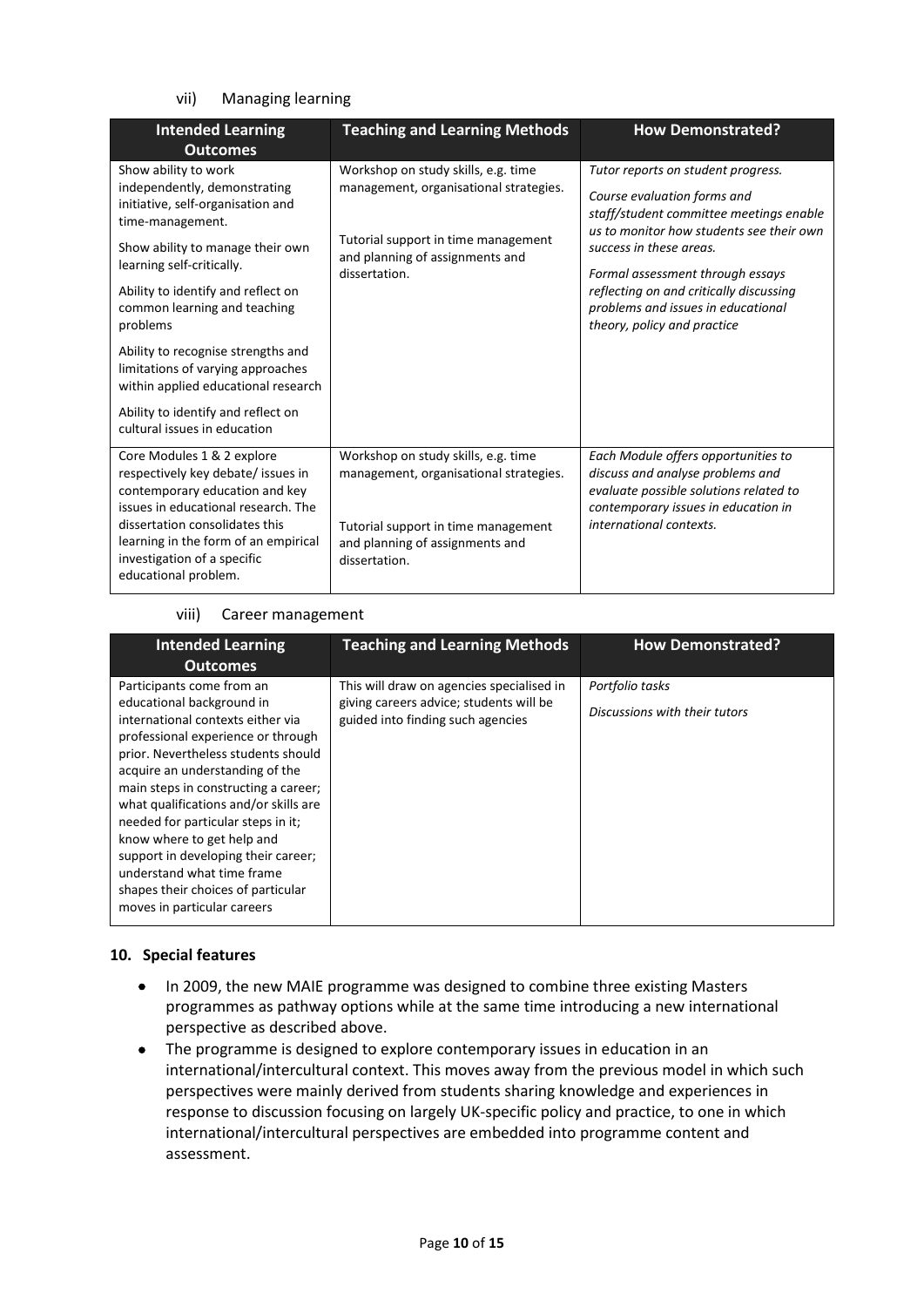- Specialist pathways enable students to explore in depth areas of specific interest. The leadership and management pathway has been re-written to focus attention onto leadership for social justice in education. The pedagogy pathway remains the same, as does the educational innovation and reform pathway, which incorporates a range of emerging issues in education including globalization, sustainable development, citizenship education and alternative schooling. The new and updated pathway modules have all been given official approval.
- Each pathway consists of a lead module and a specialist study module. The specialist study module is focused on dissertation preparation and is designed to develop in the student skills and abilities of an autonomous educational researcher in an area of their choosing, through a combination of intensive tutorial support, student-led small group seminars and supported self-study.

#### **11. Indicators of programme quality**

• As noted above, the new programme was originally built upon the course content of the former programmes. The existing programmes shared various aspects of core Modules and hence assessment procedures and standards. Examiners' reports for all three of these programmes have been consistently positive, and their recommendations are fully discussed and followed up appropriately, with annual reports to the Vice-Chancellor of the action taken. Student feedback (through formal module and course evaluation surveys and staffstudent councils) have similarly been consistently positive for all three programmes. Again student comments are followed up and revisions to course content, structure and support have been made where appropriate.

#### **12. Criteria for award and classification**

This programme follows the standard scheme of taught postgraduate award and classification set out i[n Senate Regulations](http://www.le.ac.uk/senate-regulations) – see the version of *Senate Regulation 6 governing taught postgraduate programmes of study* relevant to year of entry.

#### **13. Progression points**

As defined i[n Senate Regulations](http://www.le.ac.uk/senate-regulation6) - refer to the version of *Senate Regulation 6 governing taught postgraduate programmes of study* relevant to year of entry.

In cases where a student has failed to meet a requirement to progress he or she will be required to withdraw from the course and a recommendation will be made to the Board of Examiners for an intermediate/exit award where appropriate.

#### **14. Rules relating to re-sits or re-submissions**

As defined i[n Senate Regulations](http://www.le.ac.uk/senate-regulation6) - refer to the version of *Senate Regulation 6 governing taught postgraduate programmes of study* relevant to year of entry.

#### **15. External Examiners reports**

The details of the External Examiner(s) for this programme and the most recent External Examiners' reports for this programme can be found at **exampapers@Leicester** [log-in required]

#### **16. Additional features** (e.g. timetable for admissions)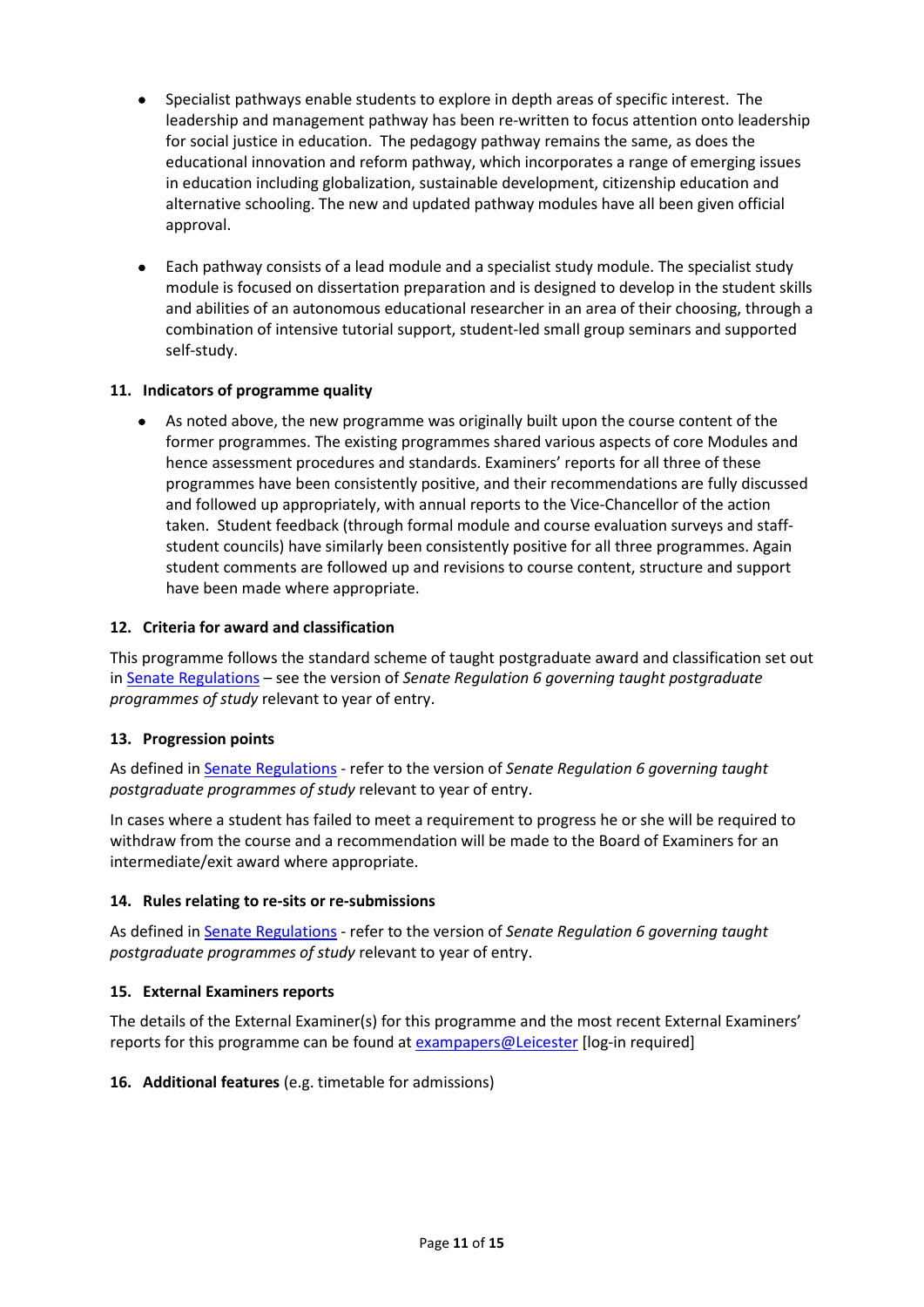

# **Programme Specification (Postgraduate) FOR ENTRY YEAR: 2021/22**

**Date created:** 04/03/2021 **Last amended:** 04/03/2021 **Version no.** 2

# **Appendix 1: Programme structure (programme regulations)**

The University regularly reviews its programmes and modules to ensure that they reflect the current status of the discipline and offer the best learning experience to students. On occasion, it may be necessary to alter particular aspects of a course or module.

#### **Updates to the programme**

| <b>Academic year affected</b> | . .<br><b>Module Code(s)</b> | <b>Update</b> |
|-------------------------------|------------------------------|---------------|
|                               |                              |               |

# MA in International Education

### **Credit breakdown**

| <b>Status</b>        | <b>Year long</b>   | Semester 1         | Semester 2         | <b>Other delivery</b><br>period |
|----------------------|--------------------|--------------------|--------------------|---------------------------------|
| Core taught          | Choose an<br>item. | 60 credits         | Choose an<br>item. | Choose an<br>item.              |
| Optional             | Choose an<br>item. | Choose an<br>item. | 60 credits         | Choose an<br>item.              |
| Dissertation/project | Choose an<br>item. | Choose an<br>item. | 60 credits         | Choose an<br>item.              |

180 credits in total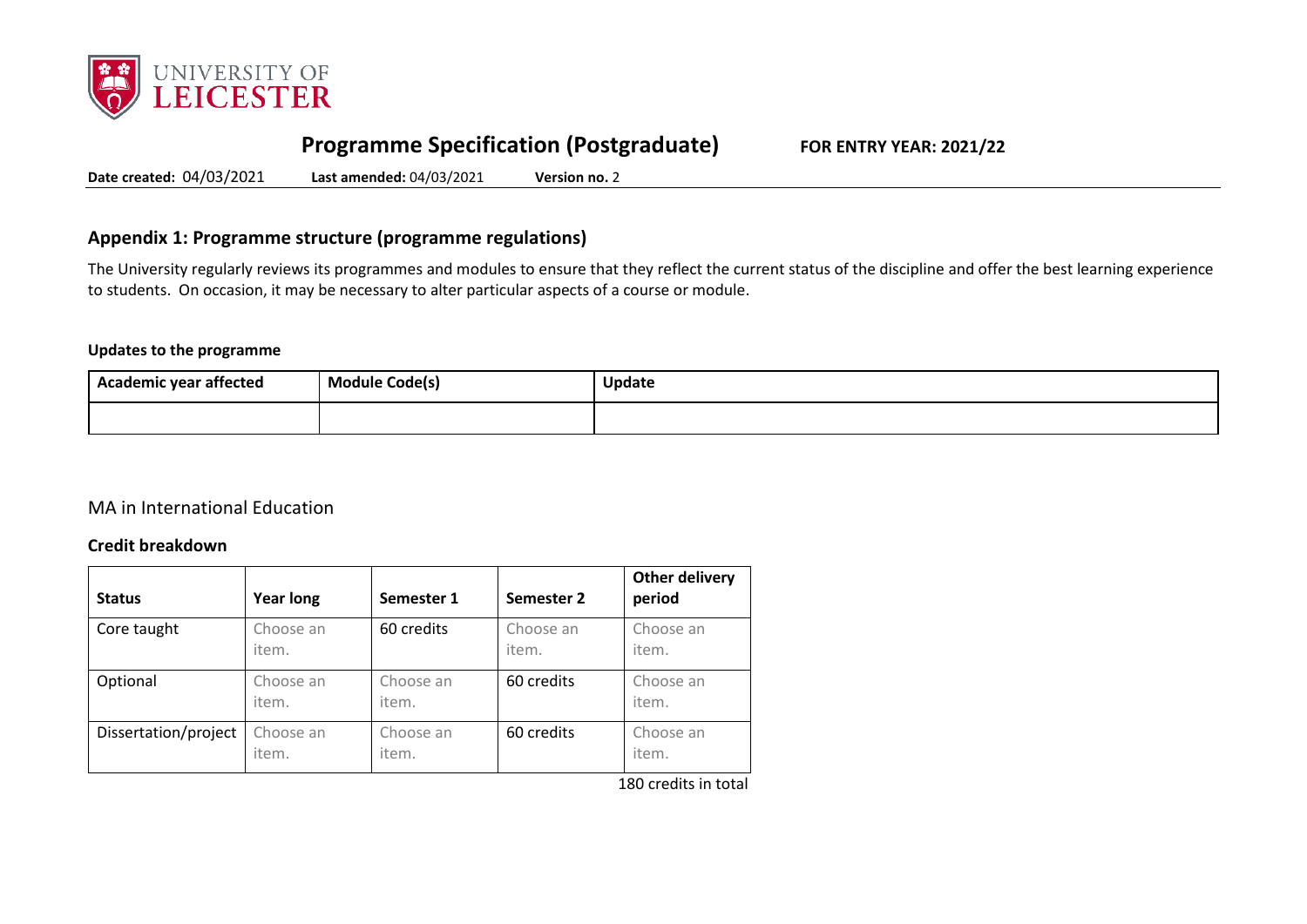# **Level 7/Year 1 Choose an item.**

# Core modules

| Delivery period | Code   | <b>Title</b>                                   | <b>Credits</b> |
|-----------------|--------|------------------------------------------------|----------------|
| Semester 1      | ED7310 | Contemporary Issues in International Education | 30 credits     |
| Semester 1      | ED7311 | Introduction to Educational Research Methods   | 30 credits     |
| Semester 2      | ED7320 | Dissertation                                   | 60 credits     |

#### **Notes**

# Option modules

| Delivery period | Code   | <b>Title</b>                     | <b>Credits</b> |
|-----------------|--------|----------------------------------|----------------|
| Semester 2      | ED7314 | ^ Pedagogy (Lead Module) **      | 30 credits     |
| Semester 2      | ED7315 | ^ Pedagogy (Specialist Module)** | 30 credits     |

| <b>Delivery period</b> | Code   | <b>Title</b>                                                    | <b>Credits</b> |
|------------------------|--------|-----------------------------------------------------------------|----------------|
| Semester 2             | ED7316 | Innovation and Reform (Lead Module)**                           | 30 credits     |
| Semester 2             | ED7317 | Innovation and Reform (Specialist Module)**                     | 30 credits     |
| Semester 2             | ED7321 | Leadership for Social Justice in Education (Lead Module)**      | 30 credits     |
| Semester 2             | ED7309 | Leadership for Social Justice in Education (Specialist Study)** | 30 credits     |

# **Updates to the programme**

| <b>Academic year affected</b> | <b>Module Code(s)</b> | Update |
|-------------------------------|-----------------------|--------|
|                               |                       |        |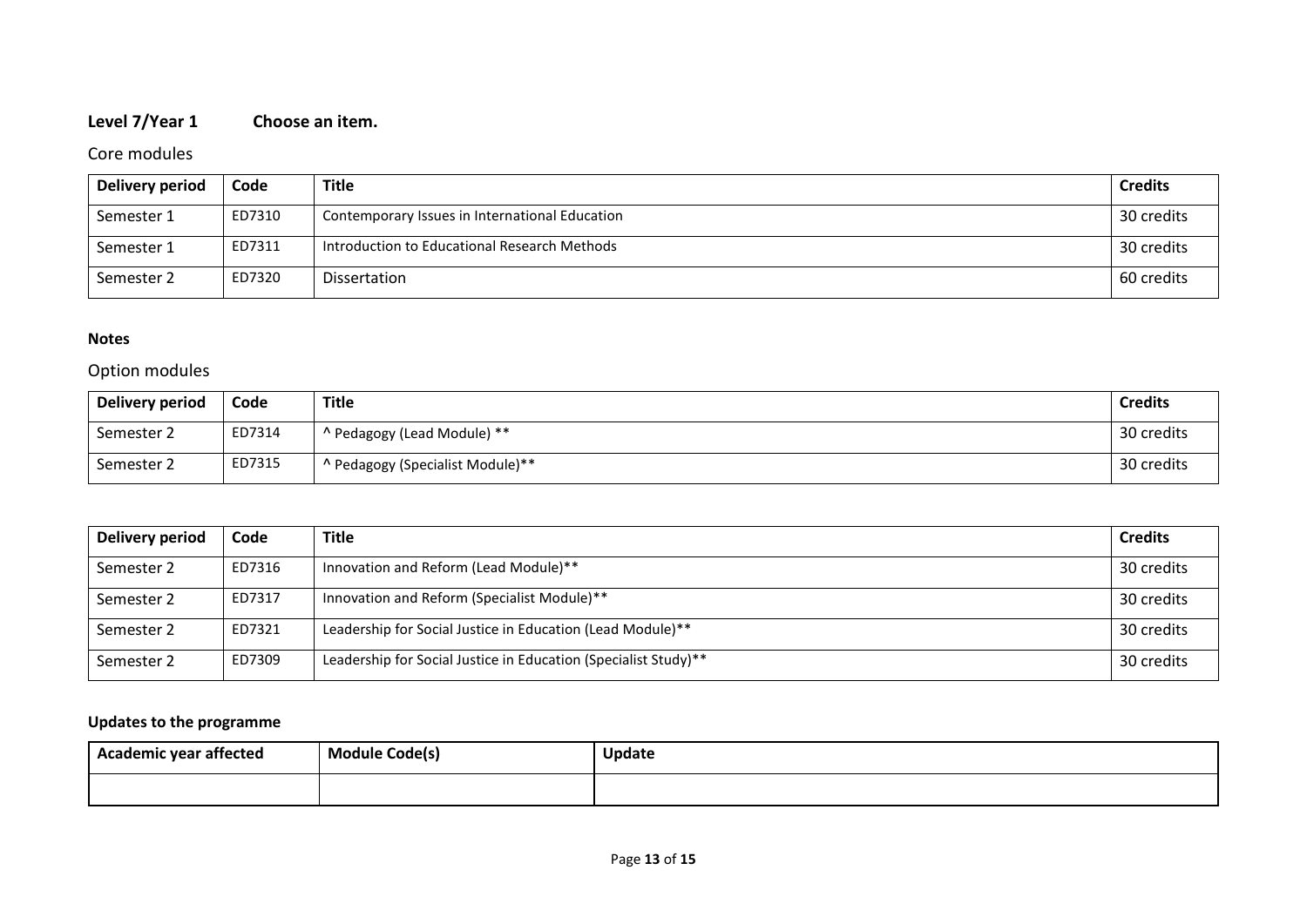#### **Notes**

This is an indicative list of option modules and not definitive of what will be available. Option module choice is also subject to availability, timetabling, student number restrictions and, where appropriate, students having taken appropriate pre-requisite modules.

#### *Entry Requirements:*

- $\bullet$  1<sup>st</sup> degree at a good class 2.2. (UK equivalent) or above
- GPA 3 (US equivalent or above)
- Students whose first language is not English or who have not lived in a country where the first language for at least three years prior to starting the programme must possess an appropriate English Language qualification
- Acceptable evidence includes: GCSE/O-Level English at grade C or above; an overall score of 6.5 in the British Council Test (from October 2010 there is a requirement that a minimum score of 6.0 is obtained in each component); a TOEFL 600 (paper) or 90 (IBT)
- In addition, students should have demonstrable evidence of engaging with education in school or college, either through practical experience as teachers and/or as a substantial element of their degree.

*Curriculum:* Following completion of the core modules students will be required to specialise in one of six named pathways. The modules required to complete each pathway are listed below.

|            | Module Code | <b>Module Title</b>                            | <b>Credits</b> |
|------------|-------------|------------------------------------------------|----------------|
| Compulsory | ED7310      | Contemporary Issues in International Education | 30             |
|            | ED7311      | Introduction to Educational Research Methods   | 30             |
|            | ED7320      | <b>Dissertation</b>                            | 60             |

#### Optional

| ED7314 |                    | <sup>^</sup> Pedagogy (Lead Module) **      | 30 |
|--------|--------------------|---------------------------------------------|----|
| ED7315 | $\mathbf{\Lambda}$ | Pedagogy (Specialist Module)**              | 30 |
| ED7316 |                    | Innovation and Reform (Lead Module)**       | 30 |
| ED7317 |                    | Innovation and Reform (Specialist Module)** | 30 |
| ED7321 |                    | <b>Educational (Specialist Study)**</b>     | 30 |